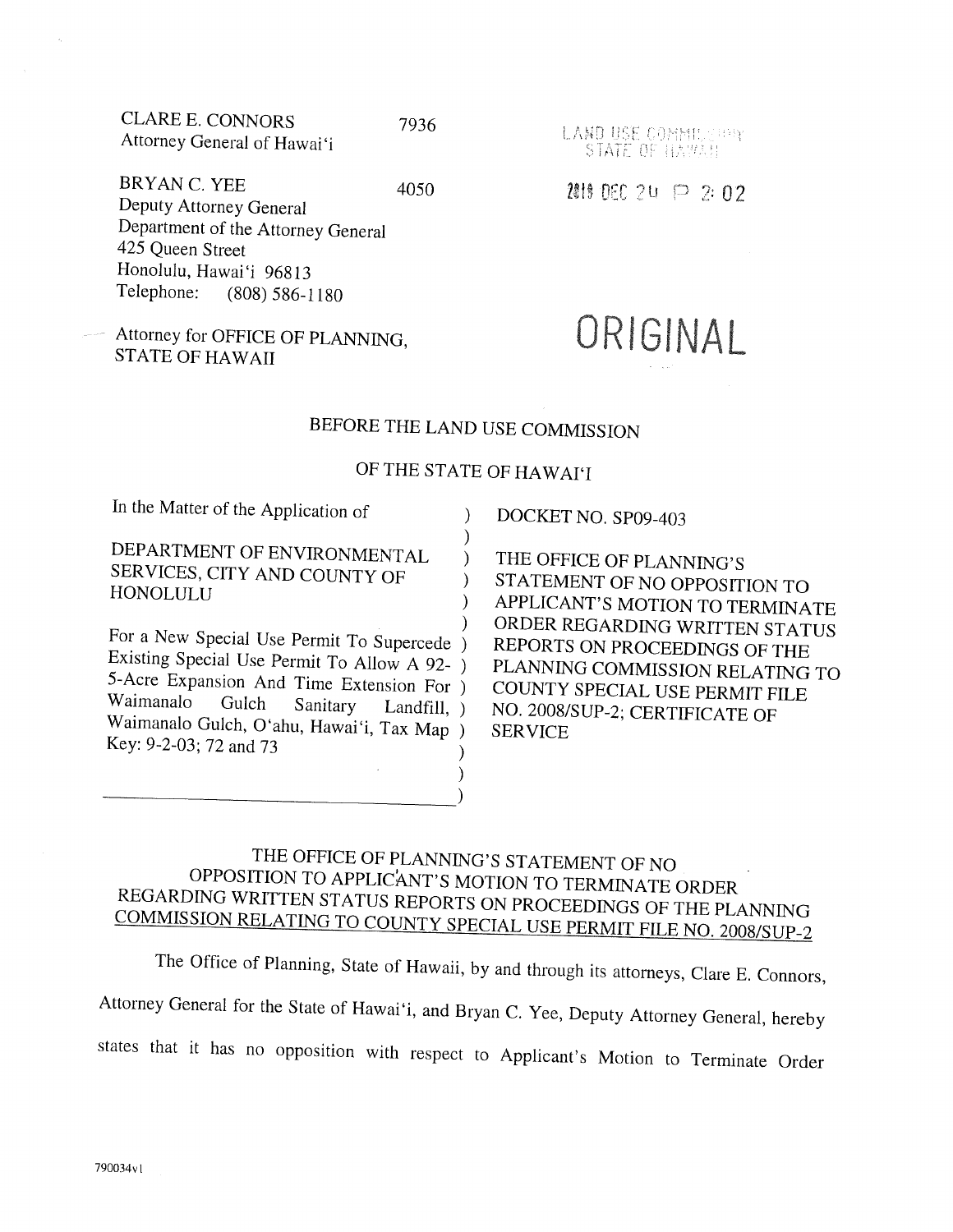## BEFORE THE LAND USE COMMISSION

## OF THE STATE OF HAWAI'I

| In the Matter of the Application of                                                                                                                                                                                                                              | DOCKET NO. SP09-403                                                                                                                    |
|------------------------------------------------------------------------------------------------------------------------------------------------------------------------------------------------------------------------------------------------------------------|----------------------------------------------------------------------------------------------------------------------------------------|
| DEPARTMENT OF ENVIRONMENTAL<br>SERVICES, CITY AND COUNTY OF<br><b>HONOLULU</b>                                                                                                                                                                                   | THE OFFICE OF PLANN<br>STATEMENT OF NO OI<br><b>APPLICANT'S MOTION</b>                                                                 |
| For a New Special Use Permit To Supercede )<br>Existing Special Use Permit To Allow A 92- )<br>5-Acre Expansion And Time Extension For )<br>Waimanalo<br>Gulch Sanitary<br>Landfill, $)$<br>Waimanalo Gulch, O'ahu, Hawai'i, Tax Map )<br>Key: 9-2-03; 72 and 73 | ORDER REGARDING W<br><b>REPORTS ON PROCEEI</b><br>PLANNING COMMISSIO<br>COUNTY SPECIAL USE<br>NO. 2008/SUP-2; CERTIH<br><b>SERVICE</b> |

OFFICE OF PLANNING'S EMENT OF NO OPPOSITION TO **JCANT'S MOTION TO TERMINATE** ER REGARDING WRITTEN STATUS RTS ON PROCEEDINGS OF THE NING COMMISSION RELATING TO NTY SPECIAL USE PERMIT FILE 008/SUP-2; CERTIFICATE OF **ICE** 

#### CERTIFICATE OF SERVICE

I hereby certify that due service of a copy of THE OFFICE OF PLANNING'S

STATEMENT OF NO OPPOSITION TO APPLICANT'S MOTION TO TERMINATE ORDER

REGARDING WRITTEN STATUS REPORTS ON PROCEEDINGS OF THE PLANNING

COMMISSION RELATING TO COUNTY SPECIAL USE PERMIT FILE NO. 2008/SUP-2

was made by hand-delivery or by depositing the same with the U. S. mail, postage prepaid, on

DEC 2 k 2019

. L\_ ., addressed to:

Kathy K. Sokugawa Acting Director Dept, of Planning and Permitting City and County of Honolulu 650 S. King Street, 7th Floor Honolulu, Hawaii 96813

Duane W.H. Pang, Esq. Deputy Corporation Counsel Department of the Corporation Counsel City and County of Honolulu 530 S. King Street Honolulu, Hawaii 96813